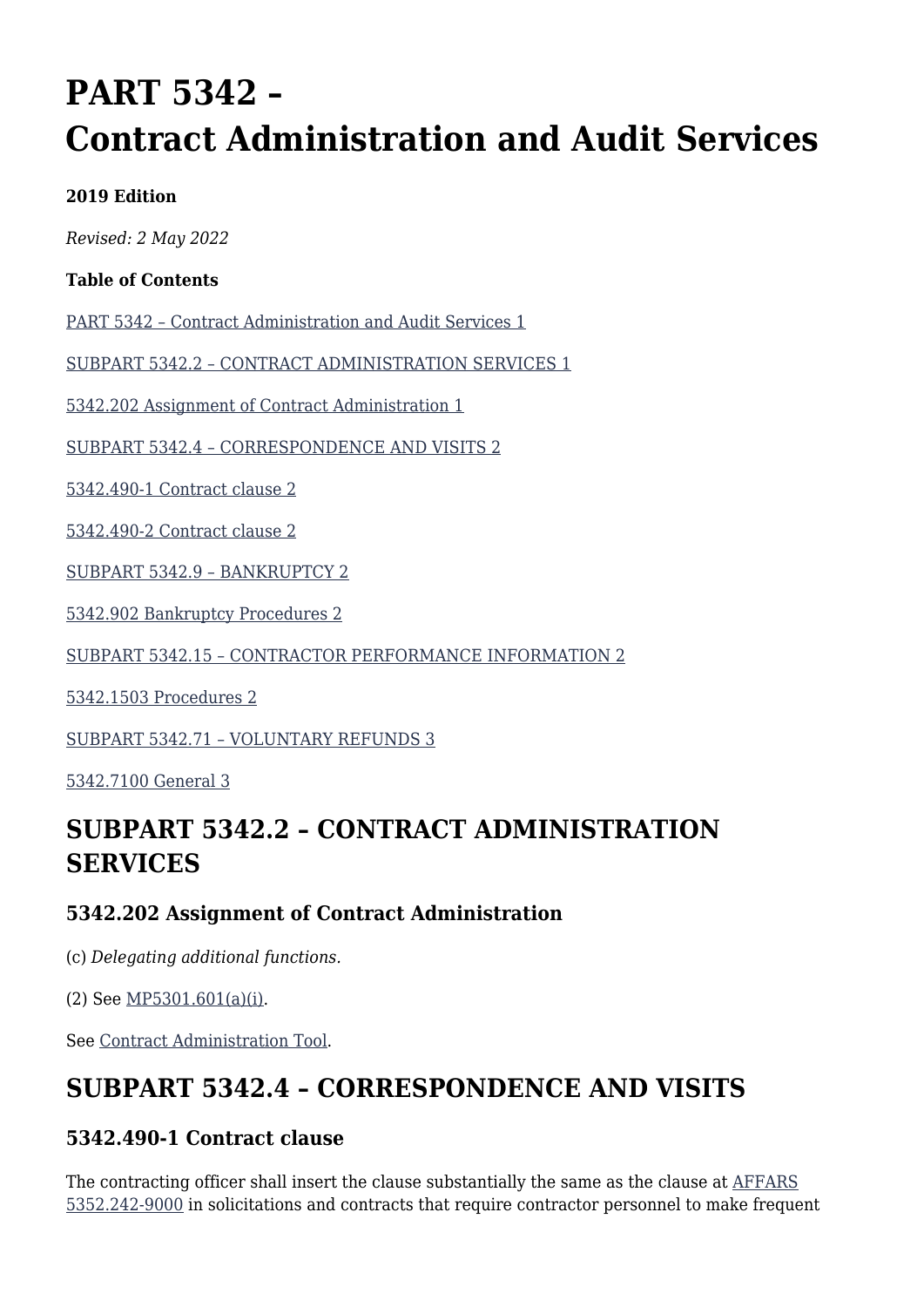visits to or perform work on Air Force installation(s).

### **5342.490-2 Contract clause**

The contracting officer shall insert the clause substantially the same as the clause at [AFFARS](https://origin-www.acquisition.gov/%5Brp:link:affars-part-5352%5D#p53522429001) [5352.242-9001](https://origin-www.acquisition.gov/%5Brp:link:affars-part-5352%5D#p53522429001) in solicitations and contracts that require contractor personnel to meet one or both of the following criteria:

(a) Require logical access to Department of Defense computer networks and systems in either the unclassified environment or the classified environment where authorized by governing security directives; and/or

(b) Perform work which requires the use of a Common Access Card (CAC) for installation entry control or physical access to facilities and buildings.

### **SUBPART 5342.9 – BANKRUPTCY**

### **5342.902 Bankruptcy Procedures**

(a) Follow [MP5342.902](https://origin-www.acquisition.gov/%5Brp:link:affars-mp-AFFARS-MP_PART-mp_5342.902%5D) when notified of bankruptcy proceedings that affect the Air Force.

## **SUBPART 5342.15 – CONTRACTOR PERFORMANCE INFORMATION**

### **5342.1503 Procedures**

(a) The acquisition team must use the Contractor Performance Assessment Reporting System (CPARS) to record evaluations of contractor performance. Guidance on systematically assessing contractor performance and using past performance information is available in the [Guidance for the](https://cpars.gov/) [Contractor Performance Assessment Reporting System \(CPARS\).](https://cpars.gov/)

(1) Individuals appointed to CPARS roles (Focal Point, Alternate Focal Point, Agency Point of Contact (APOC), Assessing Official, Assessing Official Representative, or Reviewing Official) must complete online instructor-led, automated online, or onsite CPARS program office instructor-led training specific to their CPARS role(s) within 30 days of appointment. Class registration is available at <https://cpars.gov/lc.htm> and a list of classes by role is available at [https://www.cpars.gov/lc\\_role.htm](https://www.cpars.gov/lc_role.htm)*. Copies of each organization's CPARS training certificates must be maintained by APOCs or Quality Assurance Program Coordinators (QAPC).*

(ii) Individuals assigned CPARS roles and responsibilities (Focal Point, Alternate Focal Point, Agency Point of Contact, Assessing Official, Assessing Official Representative, or Reviewing Official) must be removed from those roles and responsibilities and formally replaced prior to their departure (PCS, retirement, resignation, or rotation) from the office or position.

(h)(3) APOCs for CPARS and their subordinate focal points are designated as Federal Awardee Performance and Integrity Information System (FAPIIS) Focal Points to register users and ensure timely and accurate reporting of required contract performance information into the FAPIIS module of CPARS. Guidance on FAPIIS data reporting is available in the [CPARS User Manual.](https://cpars.gov/documents/CPARS_User_Manual.pdf)